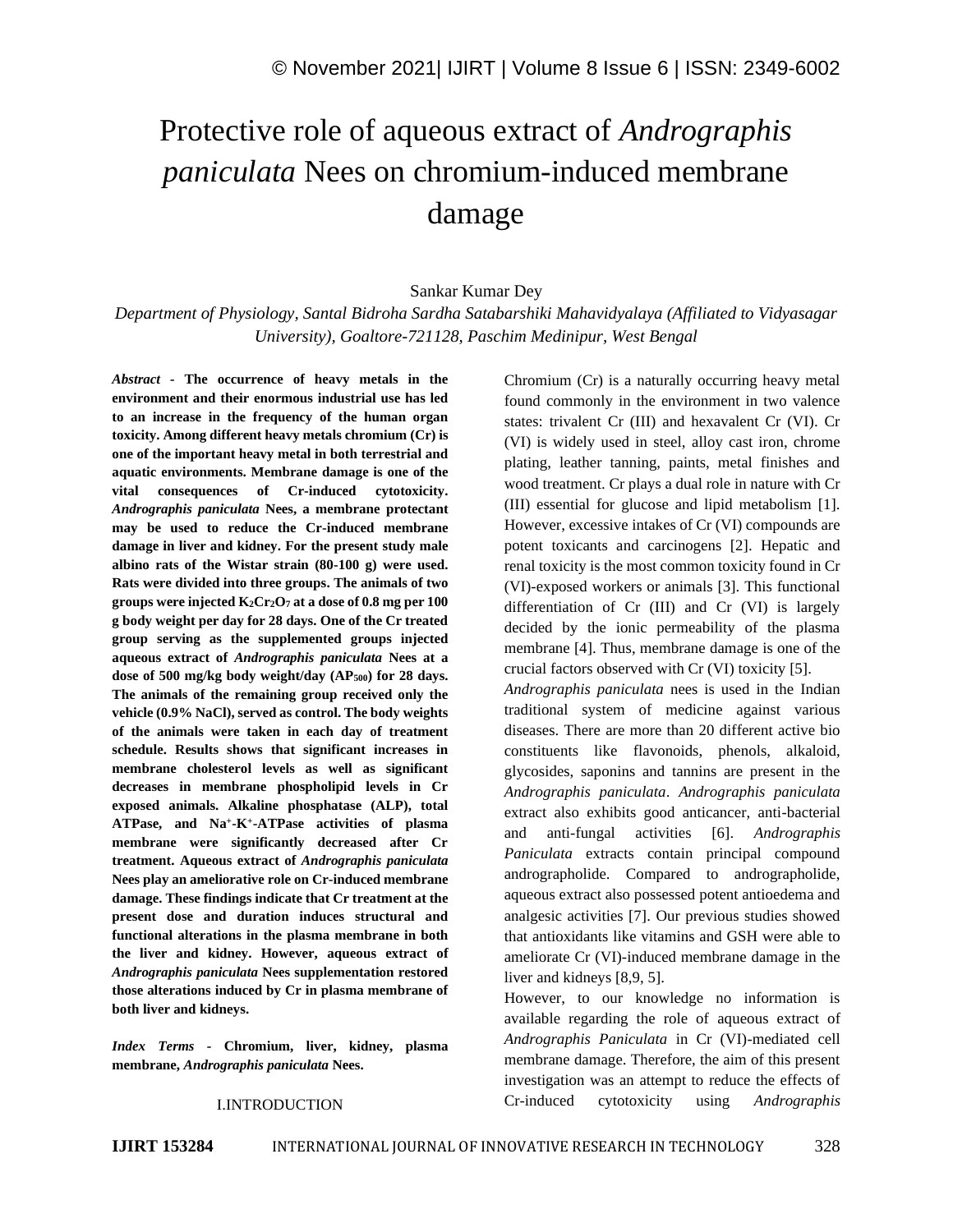*Paniculata* extract *in vivo* in terms of certain structural and functional components like cholesterol and phospholipids levels as well as alkaline phosphatase (ALP), total ATPase, and Na<sup>+</sup>-K<sup>+</sup>- ATPase activities of the liver and kidneys plasma membrane.

## II. MATERIALS AND METHODS

## *A. Collection, identification and preservation of plant materials*

Fresh plant part was collected from the campus of IIT, Kharagpur, West Bengal, India. The taxonomic identity of this plant was determined by the expertise of the Department of Botany, Vidyasagar University. Specimen was labelled, numbered and noted with date of collection. Plant part was rinsed with sterile distilled water, air dried and stored in airtight bottle at 4°C for further use.

# *B. Preparation of aqueous extract of Andrographis Paniculata*

Clean dry plant sample was collected in a cotton bag. The material was grinded to fine powder with the help of mixer grinder. Then this powdered material was used for the preparation aqueous extract. 2 gm of powdered material was mixed with 20 ml of sterile distilled water and kept on a rotary shaker for 12 hours at 38<sup>o</sup>C. Thereafter, it was filtered with the help of Whatman No. 1 filter paper. The filtrate was then centrifuged at 2000 rpm for 10 min. Then the supernatant was collected and stored at  $4^{\circ}$ C for further use [10].

## *C. Maintenance and treatment of animals*

Male albino rats of the Wister strain  $(80-100 \text{ g})$  were fed with a lab-prepared diet, as described elsewhere [11], with water *ad libitum*. Laboratory acclimatized rats were divided into three groups of almost equal average body weight. The animals of two groups were injected intraperitoneally (i.p.) with Cr as  $K_2Cr_2O_7$  at a dose of 0.8 mg per 100 g body weight per day (20%  $LD_{50}$ ) for 28 days, as described earlier [11]. The animals of one of the Cr-treated groups served as the supplemented group injected aqueous extract of *Andrographis paniculata* at a dose of 500 mg per Kg body weight  $AP_{500}$  daily at an interval of 6 h after injection of Cr for a period of 28 days. The animals of the remaining group received only the vehicle (0.9% NaCl), served as control.

## *D. Tissue collection*

After the experimental period, overnight fasting rats were sacrificed by cervical dislocation. The liver and kidneys were immediately dissected out of the body and weighed. The tissues were then quickly stored at - 20<sup>0</sup>C. The concentration of Cr was measured in the liver and kidneys by atomic absorption spectrometry.

# *E. Isolation of crude membrane fraction*

Membrane fractions of the liver and kidneys were isolated according to the method described by Ghosh Chowdhuri et al [12]. Tissues were homogenized with a glass homogenizer in  $0.25$  mol  $L^{-1}$  cold sucrose solutions. The homogenates were then centrifuged at 15,000 $\times$ g for 15 min at 4<sup>0</sup>C. The supernatants were collected and centrifuged again at  $22,650\times g$  for 20 min at  $4^{\circ}$ C. The supernatants, thus obtained, were discarded and the pellets were suspended in 1mL chilled Tris buffer (pH 7) after three washings with the same buffer.

## *F. Assay of membrane protein*

Membrane protein was estimated using Folin– Ciocalteau reagent according to the method of Lowry et al [13] using bovine serum albumin as the standard.

# *G. Estimation of membrane cholesterol and phospholipid*

Cholesterol and phospholipid levels of the isolated membrane fractions were estimated by the methods of Zlatkis et al [14] and Christopher and Ralph [15], respectively.

## *H. Measurement of alkaline phosphatase activity*

Alkaline phosphatase (ALP) activity of the isolated membrane fractions were assayed using p-nitrophenyl phosphate (PNPP) as substrate according to the method of Linhardt and Walter [16].

# *I. Determination of total ATPase and Na<sup>+</sup> -K + - ATPase activities*

Total ATPase and Na<sup>+</sup>-K<sup>+</sup>- ATPase activities were measured by the method of Sen et al [17].

## *J. Statistical analysis*

Results were expressed in terms of mean and standard error of different groups. The differences between the mean values were evaluated by ANOVA followed by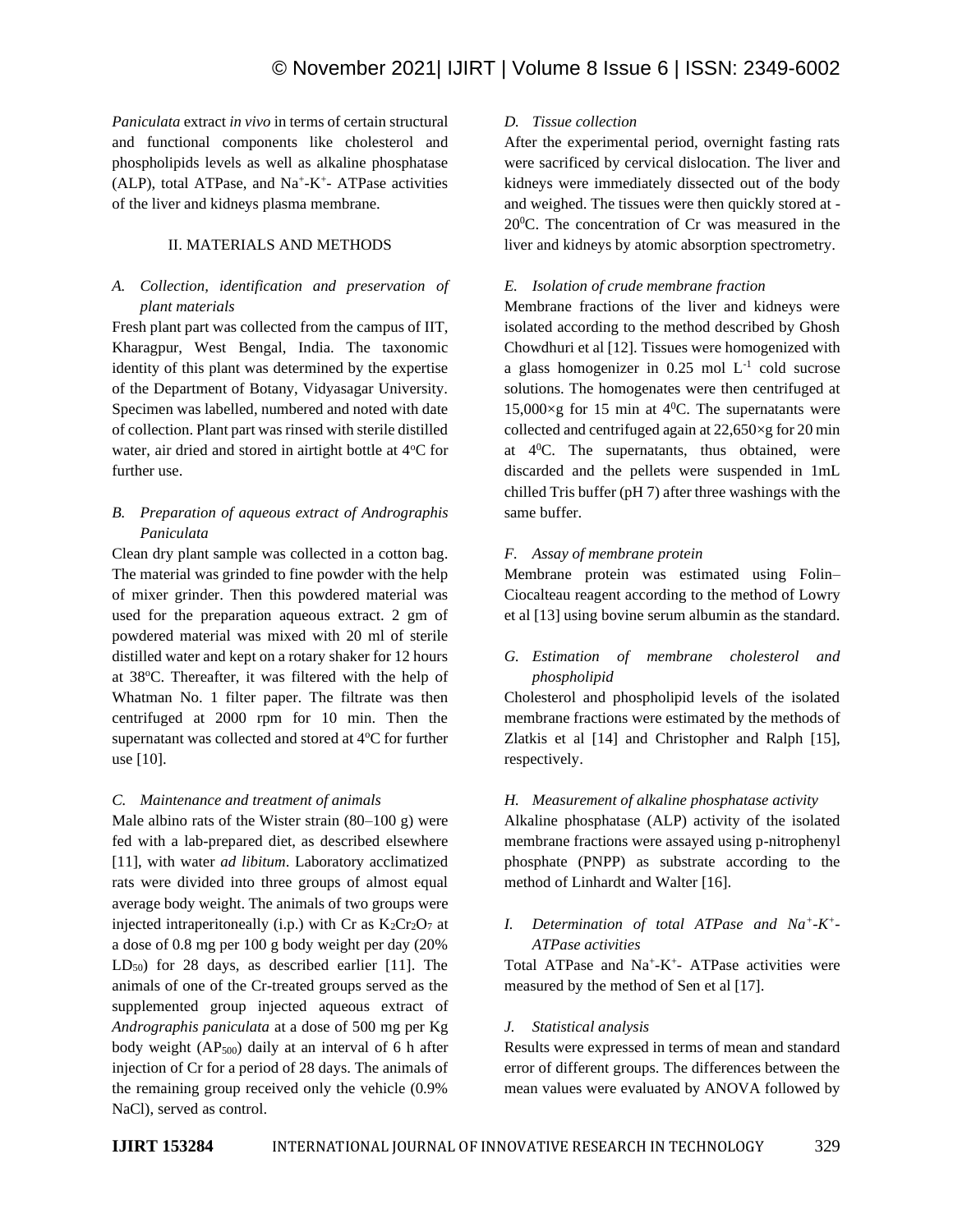multiple Students't-tests. The values for  $p < 0.05$  were considered significant.

## III. RESULTS AND DISCUSSION

Based on a comparison of body weight gain on Cr exposed rat with that of control (Fig 1), it appears that weight gain was decreased in Cr-treated rats. The impact on body weight due to the direct effect of Cr and not due to reduce food intake as control rats were pair-fed with the Cr-treated rat. Supplementation of Cr-treated animals with AP<sup>500</sup> partially reversed the body weight fall to control levels.

The lowered body weight was not reflected in organ weight, as recorded just after sacrifice (Table 1). Only the liver showed a significant increase in weight. Similar results were reported in our lab [11] suggesting that Cr treatment at the given dose and duration increased the liver weight but the kidneys remain unaltered. Thus, Cr appears to have a differential impact on organ size but after supplementation with  $AP<sub>500</sub>$  restored the changes in organ weights following metal exposure.

The Cr content of the liver and kidney tissues were increased significantly following Cr treatment (Table 1). The increased levels of Cr in all tested organs studied following Cr treatment were found to be unaffected by supplementing Cr-treated rats with  $AP_{500}$ . This shows that supplementation with  $AP_{500}$ was not able to reduce the load of accumulated metal in the tissues. It was reported that protection with deferoxamine (DFO) against Cr was not attributed to either a reduced Cr uptake by the cells or alterations in Cr distribution within cells [18]. It was reported also reported that pre-treatment with vitamin E and melatonin did not affect Cr uptake or distribution in cells after metal treatment [19,20]. Sugiyama [21] also demonstrated that the uptake of  $Na<sub>2</sub>CrO<sub>4</sub>$  was not affected by pre-treatment with vitamin E. From the present study, it may be suggested that AP<sub>500</sub> exerted no effect on Cr uptake and distribution in different organs after metal treatment. Whether such supplementation has any impact on the distribution of different forms of Cr within the cells remains to be ascertained by further studies.

Various studies indicated that both hexavalent and trivalent Cr are biologically active oxidation states [18]. It was suggested that an oxidative impact of Cr (VI) on membrane phospholipids indicates a probable structural alteration of the membrane [22]. On the other hand, activation of the membrane bound enzyme indicates a functional alteration of the membrane [23]. In the present investigation, the Cr-induced membrane damaged was clearly indicated by significantly increases of the membrane cholesterol content in the both liver and kidneys (Fig 2). This rise may be due to imbalance in cholesterol incorporation into the membrane. Thus Cr impaired the function of lecithin cholesterol acetyl transferase. On the other hand, decreased membrane phospholipids levels (Fig 3) indicated that the damage of membrane structure of the cell. The probable impact of Cr on the lipid catabolizing enzymes cannot be ruled out as evidenced by increased excretion of urinary lipid metabolites [24]. This enhanced catabolism of lipid may result in accumulation of acetyl Co-A, which in term may lead to increased synthesis of cholesterol in the tissues particularly in nonsteroid producing tissues. Thus, Cr by altering the relative proportion of cholesterol and phospholipids may produce cellular damaged to membrane structure. The impact of Cr on membrane cholesterol and phospholipids contents was found to disappear when Cr was accompanied by  $AP_{500}$ .

The report of impact of Cr on ALP activity of tissue membrane is contradictory [25,1,18]. After Cr treatment, the activity of ALP in plasma membrane of both the liver and kidneys was found to be decreased (Figure 4) as observed in our earlier studies [8, 9, 5]. This inhibition of ALP activity reflects selective damage of the plasma membrane [25], which is also supported by alterations in cholesterol and phospholipid contents (Figures 2 and 3). In the present investigation, results indicate that the supplementation with AP<sub>500</sub> completely attenuated Cr-induced inhibition of membrane ALP activity of both liver and kidneys.

Total ATPase activity of membrane was reduced significantly in the Cr treated group in kidney but AP<sup>500</sup> supplementation cannot completely attenuated Cr induced inhibition of kidney membrane total ATPase activity (Fig 5). The inhibition of the energy production by cytotoxic concentration of Cr [26] may play some role in Cr induced changes of the ATPase activity.  $Na^+ - K^+$  -ATPase activity was found to be reduced significantly in Cr treated organ (Fig 6). The observed results are supported by findings on Cr induced reduction of membrane transport [27, 28]. When the Cr-treated group was supplemented with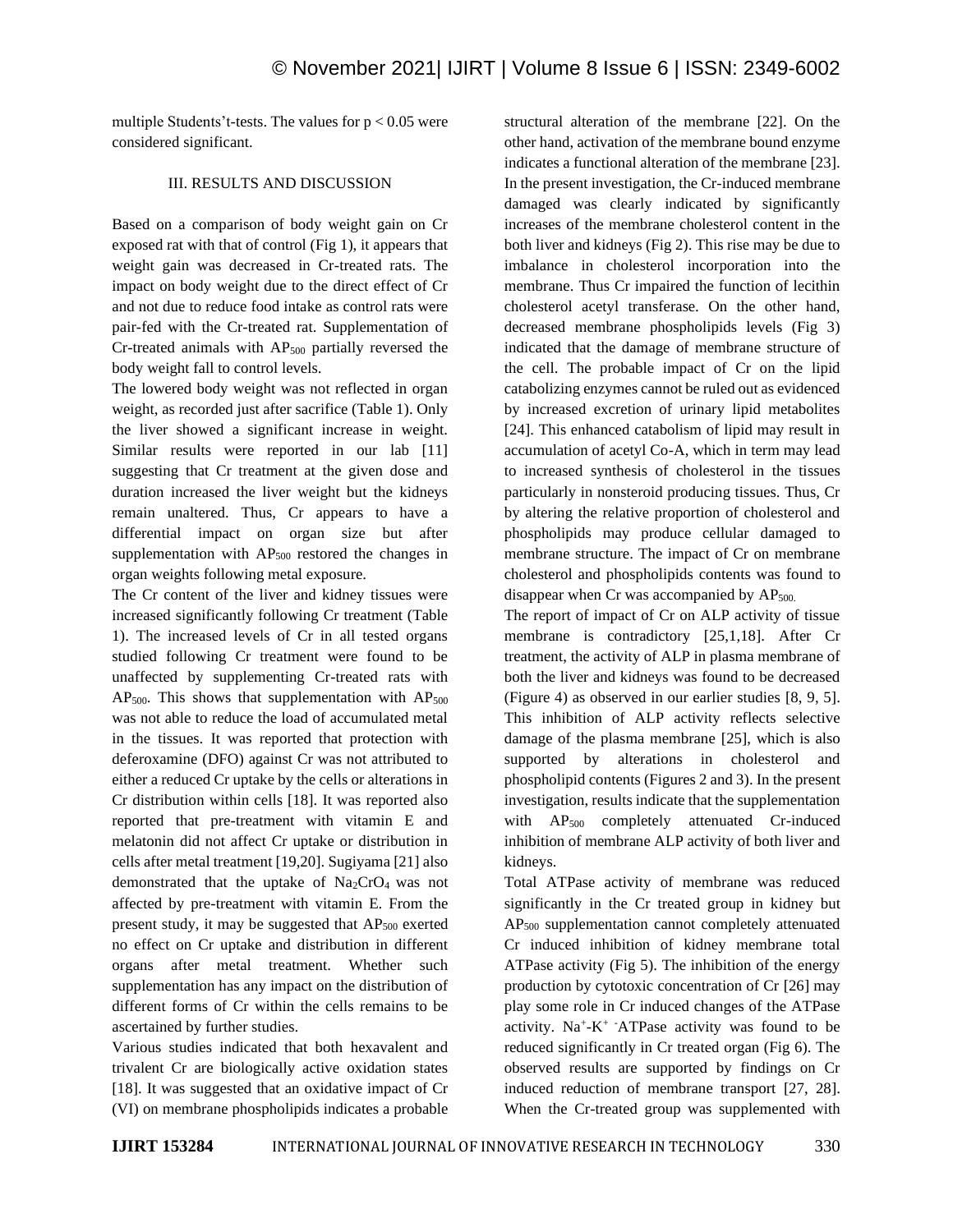$AP<sub>500</sub>$ , the Na<sup>+</sup>-K<sup>+</sup> -ATPase activity was found to restore in kidney plasma membrane.

#### IV. CONCLUSION

These findings indicate that Cr treatment at the present dose and duration induces structural and functional alteration in kidney plasma membrane. The structural and functional changes may be attenuated by aqueous extract of *Andrographis paniculata* supplementation. The protective action of aqueous extract of *Andrographis paniculata* might be due to presence of one or more principal component. However more details studies are needed to elucidated the exact mechanism underlying Cr induced membrane damaged.

#### V. ACKNOWLEDGEMENTS

The authors are thankful to Vidyasagar University, Midnapore for providing the facilities to execute these studies.

#### REFERENCES

- [1] Chorvatovicová, D., Kováciková, Z., Sandula, J. and Navarová, J- Protective effect of sulfoethylglucan against hexavalent chromium. Mutat Res, 302(4): pp.207-211, 1993.
- [2] De Flora, S., Bagnasco, M., Serra, D. and Zanacchi, P - Genotoxicity of chromium compounds: a review. Mutat Res, 238 (2), pp.99- 102, 1990.
- [3] Hojo, Y. And Satomi, Y *In vitro* nephrotoxicity induced in mice by chromium (VI): involvement of glutathione and chromium (V). Biol Trace Elem Res, 31(1), pp.21–31, 1991.
- [4] De Flora, S. and Watterhahn, K.E Mechanism of chromium metabolism and genotoxicity. Life Chem Rep, 7, pp.169-175, 1989.
- [5] Dey, S.K. and Roy, S Role of GSH in the amelioration of chromium-induced membrane damage. Toxicol Environ Chem, 92 (2), pp.261- 269, 2010.
- [6] Singha, P.K., Roy, S. And Dey, S Antimicrobial activity of Andrographis paniculata. *Fitoterapia,*  74, pp.692-694, 2003.
- [7] Lin, F.L., Wu, S.J., Lee, S.C. and Ng, L.T Antioxidant, Antioedema and Analgesic Activities of Andrographis paniculata Extracts

and their Active Constituent. *Andrographolide. Phytotherapy Research*, 23(7), pp.958-964, 2009.

- [8] Dey, S.K., Nayak, P. and Roy, S Chromiuminduced membrane damage: protective role of ascorbic acid. J Environ Sci, 13 (3), pp.272–275, 2001.
- [9] Dey, S.K., Nayak, P. and Roy, S Alphatocopherol supplementation on chromium toxicity: a study on rat liver and kidney cell membrane. J Environ Sci, 15 (3), pp.356–359, 2003a.
- [10]Zhang, C.Y. and Tan, B.K.H Hypotensive activity of aqueous extract of *Andrographis paniculata* in rats. Clin Exp Pharmacol Physiol, 23, pp.675-678, 1996.
- [11]Dey, S.K., Roy, S. and Chatterjee, A.K Effect of chromium on certain aspects of metabolic toxicities. Toxicol Mech Methods, 13 (2), pp.89– 95, 2003b.
- [12]Ghosh Chowdhuri, A., Sen, P. and Ganguli, U Alteration of the microenvironment in plasma membranes of rat enterocytes after Escherichia coli. heat stable enterotoxin treatment: effect on protein kinase C activity. Biochem and Mol Biol Int, 35, pp.567–574, 1995.
- [13] Lowry, O.H., Rosebrough, N.J., Farr, A.L. and Randall, R.J - Protein measurement with the folin phenol reagent. J Biol Chem, 193 (1), pp265–275, 1951.
- [14] Zlatkis, A., Zak, B. and Boyle, A.J A new method for the determination of serum cholesterol*.* J Lab Clin Med, 41(3), pp.486–492, 1953.
- [15]Christopher, S.F. and Ralph, T.D Standard methods of clinical chemistry. Vol. 7, New York, Acedemic Press, 1972.
- [16] Linhardt, K. and Walter, K Phosphatase (Phosphomonoestekases). In Methods of enzymatic analysis, ed. H. Bergmeyer, pp.779– 787, New York, Academic Press, 1963.
- [17] Sen, P.C., Kapakos, J.G. and Steinberg, M -Phosphorelation and dephosphorylation of  $Mg^{+2}$ independent  $Ca^{+2}-ATPase$  from goat spermatozoa. Arch Biochem Biophys, 21, pp.652–661, 1981.
- [18] Susa, N., Ueno, S., Furukawa, Y. and Sugiyama, M - Protective effect of deferoxamine on chromium (VI)-induced DNA single-strand breaks, cytotoxicity, and lipid peroxidation in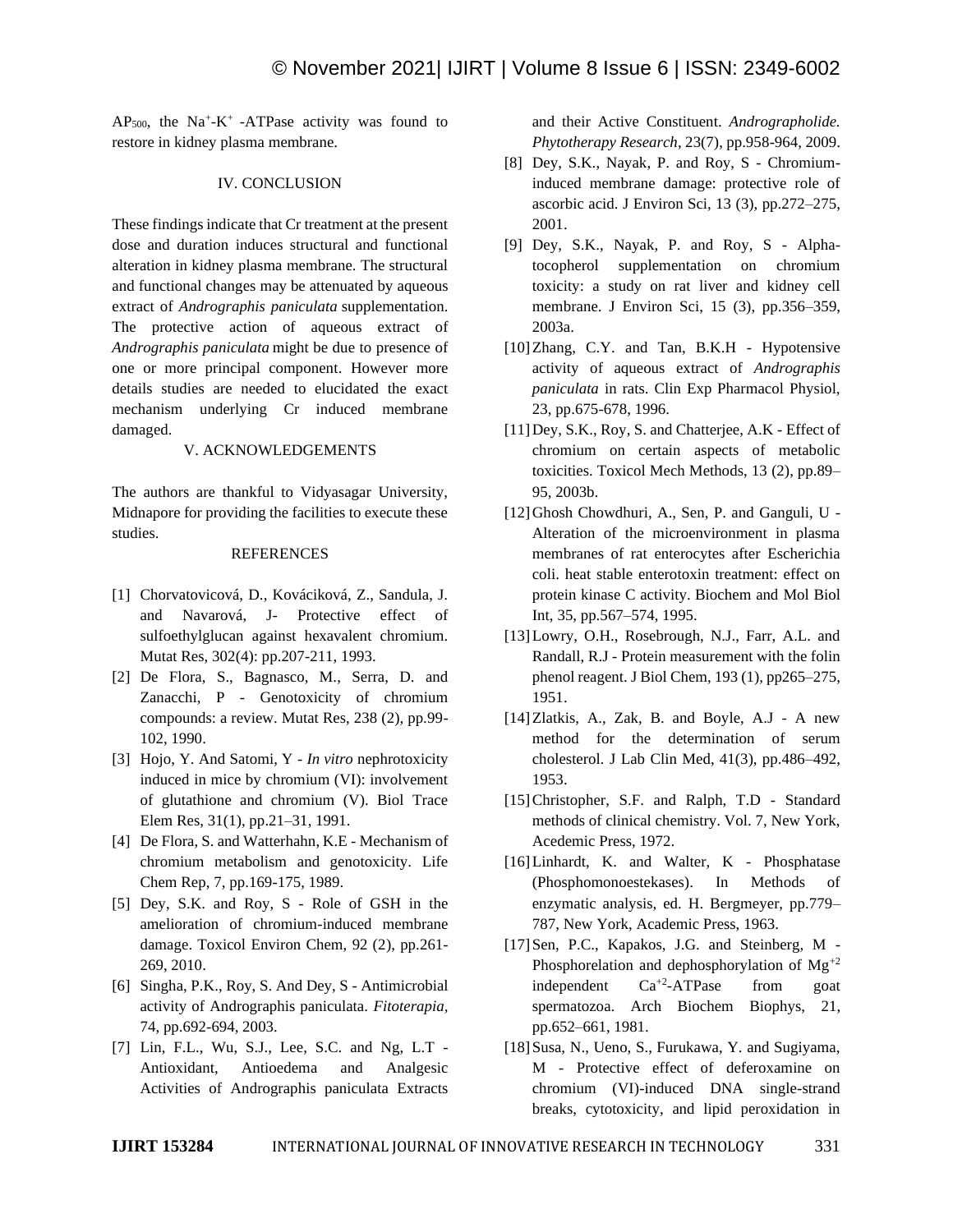primary cultures of rat hepatocytes. Archives of Toxicol, 71, pp.345–350, 1997a.

- [19]Susa, N., Ueno, S., Furukawa, Y. and Sugiyama, M - Protective effect of vitamin E on chromium (VI)-induced cytotoxicity and lipid peroxidation in primary cultures of hepatocytes. Archives of Toxicol, 7, pp.20–24, 1996.
- [20]Susa, N., Ueno, S., Furukawa, Y., Ueda, J. and Sugiyama, M - Potent protective effect of melatonin on chromium (VI)-induced DNA single-strand breaks, cytotoxicity, and lipid peroxidation in primary cultures of rat hepatocytes. Toxicol and Applied Pharmacol, 144, pp.377–384, 1997b.
- [21] Sugiyama, M Effects of vitamin E and vitamin B2 on chromate-induced DNA lesions. Biol Trace Element Res, 21, 399–405, 1989.
- [22]Ginter, E., Chrovatovicova, D. and Kosinova, A Vitamin C lowers the mutagenic and toxic effects of hexavalent chromium in guinea pigs. Int J Vitam Nutr Res, 59 (2), pp.161-166, 1989.
- [23] Bagchi, D., Bagchi, M., Tang, L. and Stohs, S.J -Comparitive in vitro and in vivo proteinkinase C activation by selected pesticides and transition metal salts. Toxicol Lett, 91, pp.31-37., 1997.
- [24]Bagchi, D., Hassoun, E.A., Bagchi, M. and Stohs, S.J - Chromium-induced excretion of urinary lipid metabolites, DNA damage, nitric oxide production and generation of reactive oxygen species in Sprague-Dawley rats. Comp Biochem Physiol C Pharmacol Toxicol Endocrinol, 110 (2), pp.177–182, 1995.
- [25]Kumar, A. and Rana, S.S Enzymological effects of hexavalent chromium in the rat kidney. Int Jr Tissue React, 4, 135-139,1984.
- [26] Stohs, S.J. and Bagchi, D Oxidative mechanism in the toxicity of metal ions. Free Radic Biol Med, 18 (2), pp.321-336, 1995.
- [27] Standeven, A.M. and Wetterhahn, K.E Possible Role of glutathione in chromium (VI) metabolism and toxicity in Rats. Pharmacol Toxicol, 68 (6), pp469-476, 1991a.
- [28] Standeven, A.M. and Wetterhahn, K.E -Ascorbate is the principle reductant of Cr (VI) in rat liver and kidney ultrafiltrates. Carcinogenesis, 12 (9), pp.1733-1737, 1991b.



Figure 1. Changes in body weight after coadministration of  $AP_{500}$  to Cr-treated rats.

Table-1. Tissue weight and Cr content of organs after co-administration of AP<sub>500</sub> in Cr-treated rats.

| <b>Tissues</b> | οf<br>Groups  | Organ                           | Cr content                      |
|----------------|---------------|---------------------------------|---------------------------------|
|                | animals       | weight                          | $(\mu g$<br>per<br>$\mathbf{g}$ |
|                |               | $(g \text{per } 100 \text{ g})$ | tissue)                         |
|                |               | bw)                             |                                 |
| Liver          | Control       | $2.89 + 0.11^a$                 | $0.29 \pm 0.02^a$               |
|                | Cr-treated    | $4.19 + 0.23^b$                 | $2.76 + 0.13^b$                 |
|                | $Cr+AP500$    | $3.08 + 0.24$ <sup>a</sup>      | $2.69 \pm 0.15^{\rm b}$         |
| Kidney         | Control       | $0.84 + 0.05^{\circ}$           | $1.05 \pm 0.06^{\rm a}$         |
|                | Cr-treated    | $0.74 + 0.04^a$                 | $6.21 \pm 0.32^b$               |
|                | $Cr+AP_{500}$ | $0.79 + 0.03^{\circ}$           | $6.14 + 0.36^b$                 |

Data represents mean  $\pm$  SE, p < 0.05 and ANOVA followed by multiple comparisons Student's t-test. Same superscript in each vertical column did not differ from each other significantly.



Figure 2. Changes in membrane cholesterol level after co-administration of  $AP_{500}$  in Cr-treated rats. Data represents mean  $\pm$  SE, p < 0.05 and ANOVA followed by multiple comparisons Student's t-test.